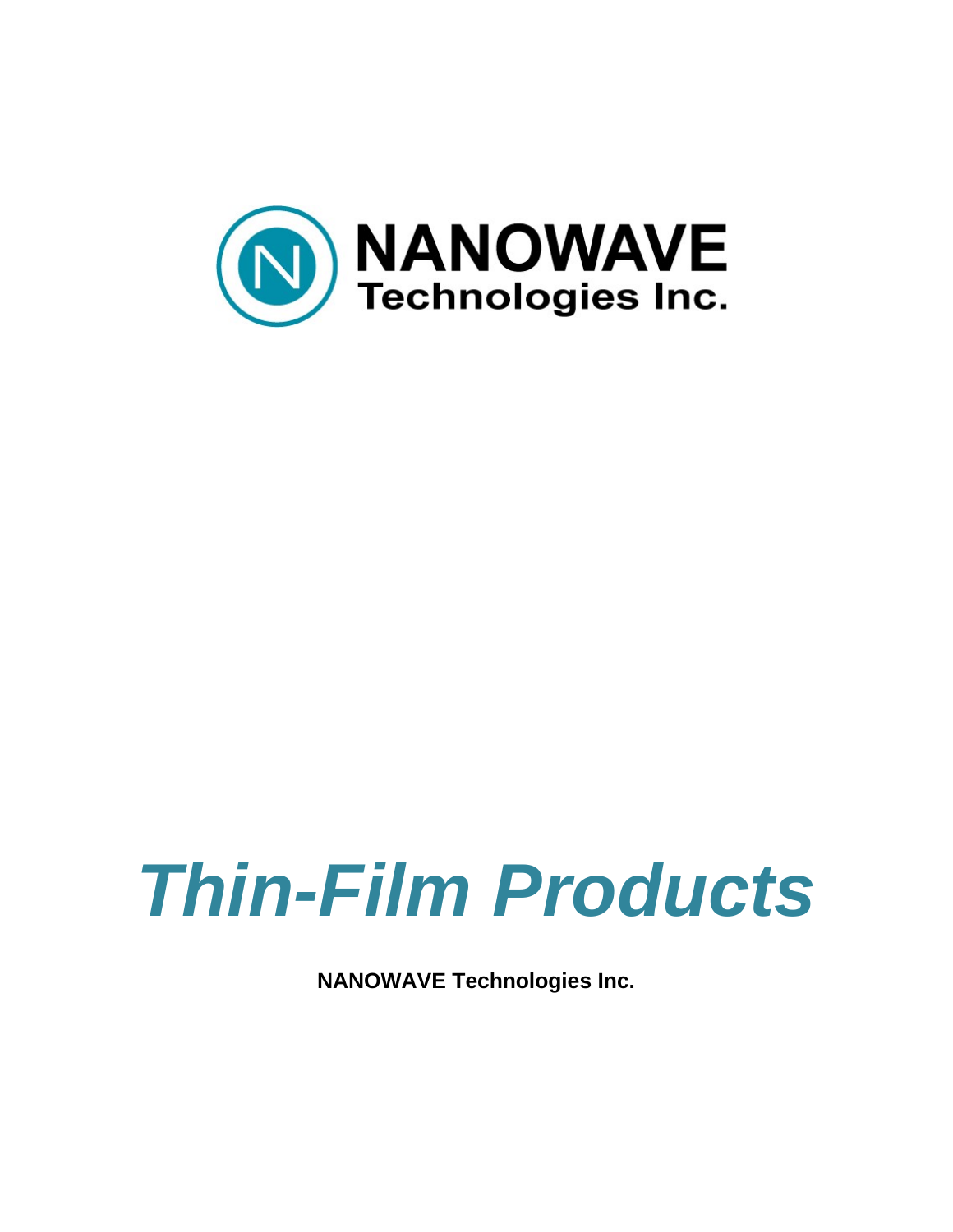### *CONTENT*

### *THIN FILM TECHNOLOGY SERVICES*

The Thin-Film Division at NANOWAVE Technologies Inc. manufactures microwave thin film circuits and RF passive components to serve the Aerospace, Defense, Communications, Industrial and Medical industries.

The thin film facility houses more than 5000 sq-ft class 100 to class 10,000 clean room area. Thin film coating equipment includes 3-target sputtering systems, E-beam evaporation systems, and a CVD system, delivering a variety of reliable metallizations for conductor, barrier, resistor, and dielectric films. In addition to standard photo-patterning and etching, lon-beam milling and e-beam evaporation/lift-off lithography capabilities offer patterning to 10 micron ±3.0 micron precision.

Products include custom-designed thin film circuits consisting of sputtered and electroplated gold and thick copper conductors, metalized or hermetic filled via holes, sheet resistors, nickel barrier layers, and complex shaped substrates in a wide choice of ceramics and dielectric materials. MHMICs (Miniature-Hybrid-Microwave Integrated Circuits) integrate the passive circuitry typically found on GaAs MMICs, such as thin film resistors, air-bridges, overlay capacitors, and spiral inductors, on less expensive alumina or Aluminum Nitride substrates reducing cost and development time.

NANOWAVE Technologies Thin Film Division also manufactures a series of Passive components including broadband Attenuators, Microwave chip Resistors and MIS (Metal-Insulator-Silicon) chip capacitors for RF applications.

### *QUALIFICATIONS*

All the products are fully qualified and tested to meet or exceed the requirements of MIL-STD-883, MIL-STD-202, and MIL-C-49464 for capacitors.



NANOWAVE Technologies Inc. is fully ISO9001:2008 and AS9100C certified.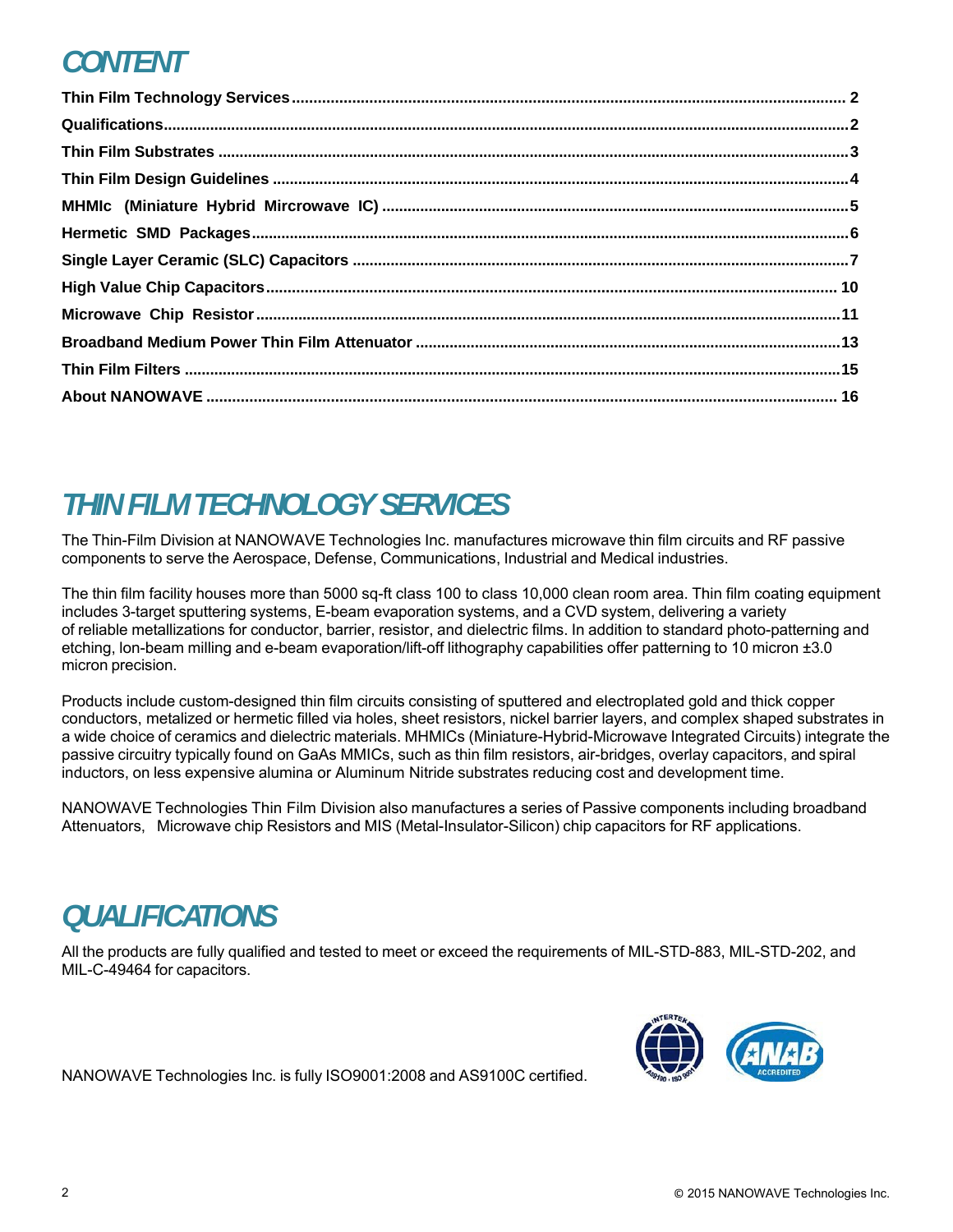### *THIN FILM SUBSTRATES*

#### **ALUMINUM OXIDE SUBSTRATES**

Aluminum Oxide offers excellent RF characteristics for frequencies up to 100 GHz. It is a very low loss material, and has excellent bonding capability. Via holes can be plated or filled

- Material: 99.6 %  $Al_2O_3$  as fired or polished
- Size: up to 4" x 4"
- Substrate Thickness: 0.005", 0.010", 0.015", 0.025" 0.040"
- Critical Dimensions: 15 µm (lines) and 12 µm (spaces)
- $\blacksquare$  Metal layer thickness: 5  $\mu$ m +/- 2  $\mu$ m
- Conductor Metal Au
- **Diffusion barrier:** Ni
- 
- 
- 



#### **ALUMINUM NITRIDE SUBSTRATES**

Typical applications for AlN substrate material are Laser Sub-mounts and other high power applications. The material offers low RF loss, and very good thermal conductivity for mounting as a heat spreader.

- **Material:** AIN **AIN**<br>Size: Unit
	-
	- Size: up to 4" x 4"
- Substrate Thickness: 0.010", 0.015", 0.025" 0.040 in.

- Critical Dimensions:  $15 \mu m$  (lines) and  $12 \mu m$  (spaces)<br>
 Metal layer thickness:  $5 \mu m$  +/-  $2 \mu m$  $\blacksquare$  Metal layer thickness:
- Conductor Metal Au
- Diffusion barrier: Ni



#### **THICK COPPER TECHNOLOGY**

Thick Copper Technology is used whenever high supply currents occur and/or high heat dissipation is required. The copper layers offer very low losses.

- 
- 

**Substrate material:**  $\mathsf{Al}_2\mathsf{O}_3$ , AIN, Barium Titanate

- $\blacksquare$  Size: up to 7,65" x 5,15"
	- Substrate Thickness: 0.015", 0.050"
- Critical Dimension: 75 µm (lines & spaces) Cu layer thickness: 75 um
- 
- 
- 
- 
- Cap metals: Ni / Au (excellent bond ability)<br>
Solder Mask: optional (c.f. green laver on optional (c.f. green layer on
	- photograph)

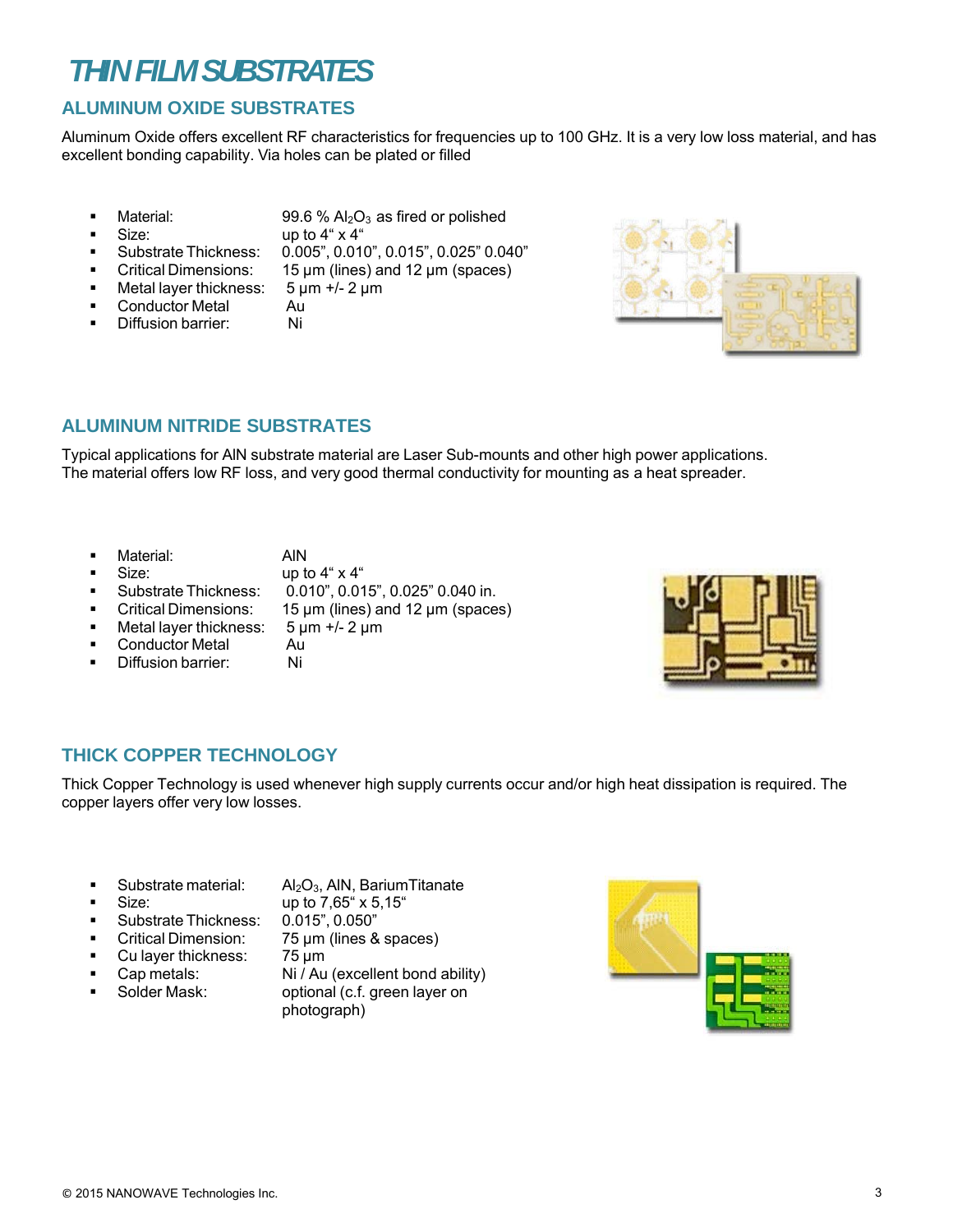### *THIN FILM DESIGN GUIDELINES*

#### **Fig. 1: Sample Substrate Design**



#### **Table 1: Substrate Material**

| Material                         | Alumina (96.5%, 99.6%); Aluminum Nitride<br>(K=170 W/m <sup>o</sup> K);<br>Quartz; (Ba)TiOxide, (ZrSn)TiOxide (Er=37-<br>39) |
|----------------------------------|------------------------------------------------------------------------------------------------------------------------------|
| Wafer Size<br>(inches)           | 1x1, 2.25x2.25, 4x4 (Note: Only 1x1 can be<br>used for 5 mil thick material.)                                                |
| Thickness (mils)                 | 5, 10, 15, 20, 25 (Note: Only 15 mil or<br>thicker material can be processed in 4x4 in.<br>panel).                           |
| Surface finish<br>(micro-inches) | $<$ 1 µ-inches for alumina; $<$ 2 µ-inches for AIN                                                                           |

#### **Table 2: Metallization Specification**

| Conductor layer                | Gold Typical $3-5$ micron. Resistivity<br><10m $\Omega$ /sq.<br>Current carry capacity: 20mA/micron of trace<br>width on alumina<br>Copper Typical 5 - 75 micron |
|--------------------------------|------------------------------------------------------------------------------------------------------------------------------------------------------------------|
| <b>Adhesion layer</b>          | TiW $300-500$ A°                                                                                                                                                 |
| Resistive layer                | Tantalum Nitride (TaN) 10, 25, 50, 100 $\Omega$ /sq.<br>TCR-150+/-50ppm/°C.<br>Power Handling: 250W/in <sup>2</sup> on Alumina or<br>1000 $W/in^2$ on AIN        |
| Barrier layer                  | Nickel (if thin film is solder mounted with<br>AuSn or AuGe). 1500-2000A°                                                                                        |
| Air bridge                     | Gold 3 - 5 micron.<br>Resistivity < $10m\Omega$ /sq.<br>Current carry capacity: 20mA/micron of line<br>width.                                                    |
| Polyimide<br><b>Dielectric</b> | Thickness Typical 7 +/- 1 micron                                                                                                                                 |

#### **Table 3: Features and Dimension Specifications (Refer to Fig. 1)**

| Ref | Feature                                                      | <b>Spec</b>                                       |  |  |
|-----|--------------------------------------------------------------|---------------------------------------------------|--|--|
| A/B | Circuit Size (tolerance : +/- 0.002")                        | $3.75" \times 3.75"$ (max)                        |  |  |
|     | Metal Pull Back from substrate edge                          |                                                   |  |  |
| С   | (Front or Back)                                              | $0.002"$ (min)                                    |  |  |
|     | <b>Edge Wraparounds:</b>                                     |                                                   |  |  |
|     |                                                              |                                                   |  |  |
| D   | Pad size from edge of via hole or cut<br>out or castellation | $0.003"$ (min)                                    |  |  |
|     |                                                              |                                                   |  |  |
| E   | Size of half via edge wrap                                   | 70% material thickness or                         |  |  |
|     |                                                              | 0.010" min.                                       |  |  |
| F   | Edge slot (castellation) depth                               | 0.002" min.                                       |  |  |
| G   | Edge slot width                                              | 0.020" min., 0.050" max.                          |  |  |
| Н   | Edge slot radius                                             | 0.004" min.                                       |  |  |
|     |                                                              |                                                   |  |  |
|     | Via Holes: (Placement tolerance :+/-<br>0.002"               |                                                   |  |  |
| I   | Spacing from via edge to substrate                           | 0.010" min. or                                    |  |  |
|     | edge                                                         | 1x material thickness.                            |  |  |
| J   | Via to via spacing (edge to edge)                            | 0.010" min. or                                    |  |  |
|     |                                                              | 1x material thickness.                            |  |  |
|     | Plated Via diameter (tolerance: +/-                          | 0.005" min. or                                    |  |  |
| Κ   | 0.002")                                                      | 50% of material thickness.                        |  |  |
| L   | Pad size around via                                          | $0.003$ " min.                                    |  |  |
|     | <b>Conductor:</b>                                            |                                                   |  |  |
|     | Width / Spacing (tolerance: +/-                              |                                                   |  |  |
| M/N | 0.0001"                                                      | 0.001" min./ 0.0004" min.                         |  |  |
|     |                                                              |                                                   |  |  |
|     | Front to Back pattern registration                           | $+/- 0.001"$                                      |  |  |
|     | <b>Resistor:</b>                                             |                                                   |  |  |
| O   | Minimum Length                                               | 0.002"                                            |  |  |
| Ρ   | Minimum Width                                                | 0.002"                                            |  |  |
|     | Length to Width ratio                                        | 1/10 min.; 10/1 max.                              |  |  |
| Q   | Resistor overlap to terminal pad                             | 0.002" min.                                       |  |  |
|     |                                                              |                                                   |  |  |
| R   | Resistor underlap from pad                                   | 0.0005" min.                                      |  |  |
|     | Terminal pad size                                            | 0.004"x0.004" min.                                |  |  |
|     | Resistor value per element                                   | 5Ω min.; 1kΩ max.                                 |  |  |
|     | Resistor sheet resistivity (ohms/sq)                         | 10,25 50, 75, 100                                 |  |  |
|     |                                                              | $+/-15\%$ Standard.                               |  |  |
|     | <b>Resistor Tolerance</b>                                    | +/-1% laser trimmed.                              |  |  |
|     |                                                              |                                                   |  |  |
| U   | Air Bridge:<br>Width                                         | 0.002" min.; 0.005" max.                          |  |  |
|     |                                                              |                                                   |  |  |
| W   | Length between post                                          | 0.002" min.; 0.015" max                           |  |  |
| V   | <b>Contact Post size</b>                                     | 0.0015" min. each side                            |  |  |
| S   | Air bridge size at post                                      | +0.0001" each side of contact                     |  |  |
|     |                                                              | post.                                             |  |  |
|     |                                                              | Si <sub>3</sub> N <sub>4</sub> dielectric 3000A – |  |  |
|     | Crossover insulation                                         | 3500A                                             |  |  |
| Т   | Crossover overlap                                            | +0.0001" over conductor                           |  |  |
|     |                                                              |                                                   |  |  |
|     | Bridge height/clearance                                      | 0.0004" nominal                                   |  |  |
|     |                                                              |                                                   |  |  |
|     | <b>Overlay Capacitor:</b>                                    |                                                   |  |  |
|     | Dielectric                                                   | $Si3N4$ 3000 - 3500A°                             |  |  |
|     | Standard value (Tolerance +/-20%)                            | 1.0 pF to 20pF                                    |  |  |
|     | Max capacitor per circuit                                    | 80pF                                              |  |  |
|     | Capacitance density                                          | 230pF/mm <sup>2</sup> (0.15pF/mil <sup>2</sup> )  |  |  |
|     | Breakdown voltage                                            | 25V (70V max)                                     |  |  |
|     | <b>TCC</b>                                                   | 70ppm/°C                                          |  |  |
|     |                                                              |                                                   |  |  |
|     | Interconnect to other element                                | Air bridge                                        |  |  |
|     | Top plate size A                                             | Per capacitance area                              |  |  |
|     | Dielectric size                                              | A+0.002" min. per side                            |  |  |
|     | Bottom plate size                                            | A+0.002" min. per side                            |  |  |
|     | Dicing / Cut out:                                            |                                                   |  |  |
|     | Dicing Tolerance                                             | $+/- 0.002"$ max.                                 |  |  |
|     | Cut out Tolerance                                            | $+/- 0.002"$ max.                                 |  |  |
|     | Cut out to circuit clearance                                 | 0.002" min.                                       |  |  |
| Χ   |                                                              |                                                   |  |  |
| Y   | Cut out radius                                               | 0.004" min.                                       |  |  |
|     | Cut out positioning                                          | $+/- 0.002"$                                      |  |  |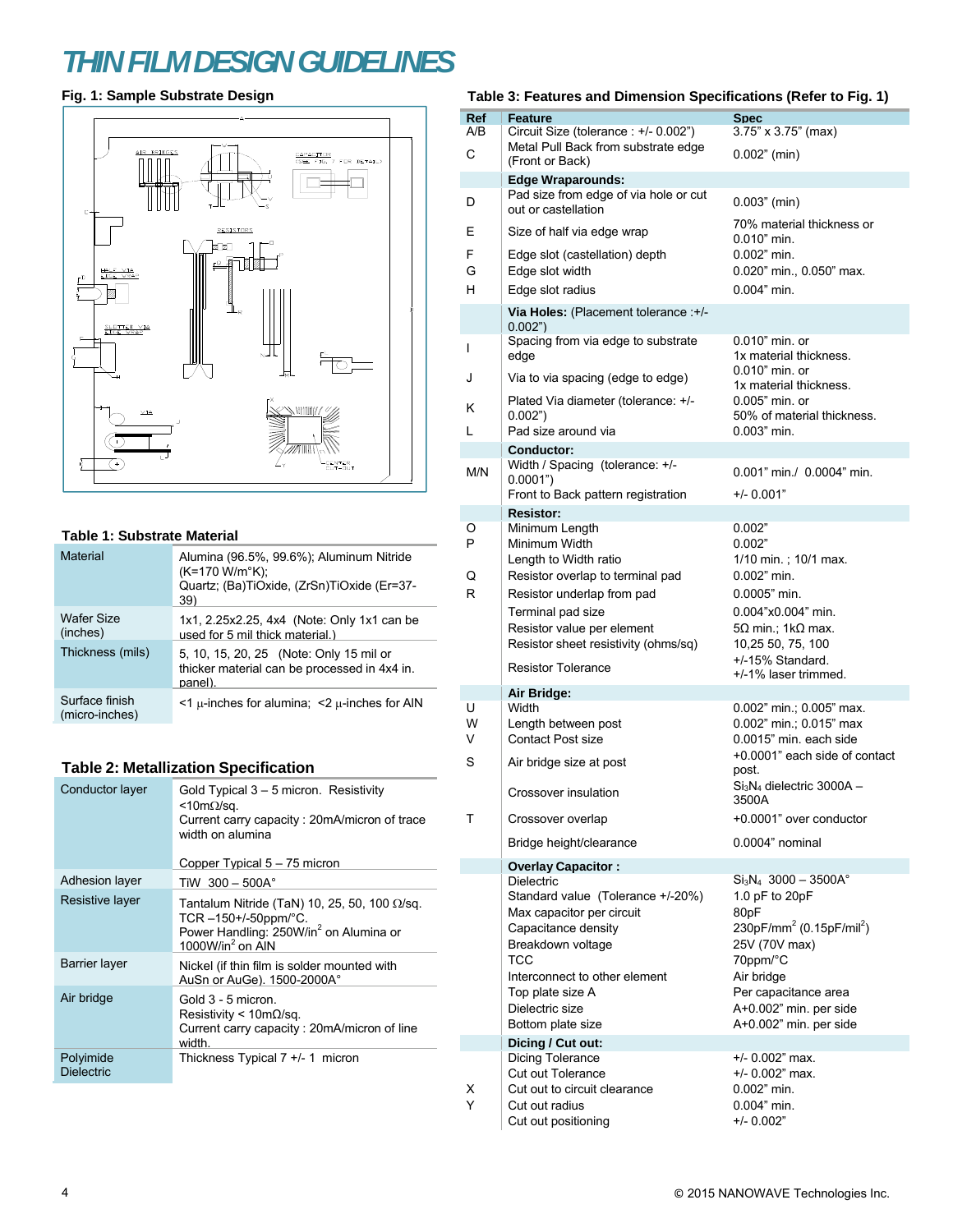### *MHMIC (MINIATURE HYBRID MIRCROWAVE IC)*

This proprietary hybrid IC technology offers higher reliability compared to conventional hybrid circuits because of a reduction in number of bond wires and component attachments. At the same time, the RF performance is enhanced and fabrication costs reduced. The filled via technology together with chip-level active devices enables superior thermal management at the module level.

The following features can be integrated into MHMICs:

- Overlay Capacitors (MIM)
- **Spiral Inductors**
- **Resistors**
- Thick copper heat spreaders
- **Lange Couplers with air-bridges**
- **Supported / non-supported (real) air-bridges**
- **Filled** –planarized hermetic via holes
- Features down to 15  $\mu$ m (line and space)



**RF substrate with standard via holes to ground plane**





**Details of MIM capacitors, resistors and air-bridges**



#### **Details of Lange Coupler with printed air-bridges**



**Cross sectional schematic of HMIC technology including filled vias**

Spin-on layers of polyimide film allow for extremely compact modules with up to three (3) independent metal layers. Multi-layer thin-film also allows for high performance RF components, such as broadside couplers and modified Lange couplers.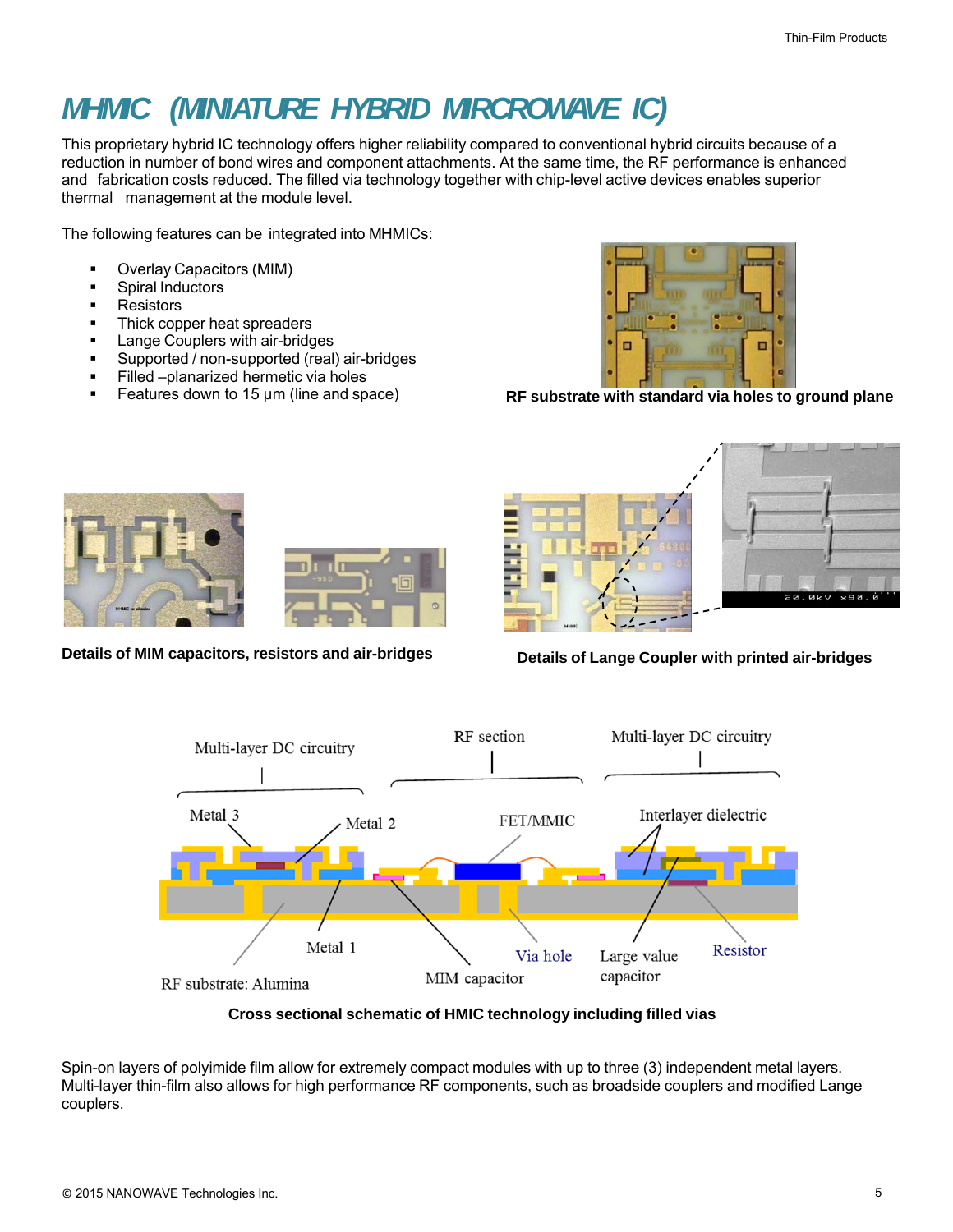Thin-Film Products

## *HERMETIC SMD PACKAGES*

Nanowave's hermetic package technology allows the design and manufacturing of custom designed packaged ICs based on commercially available MMICs or discrete devices. The packages are available in hermetically sealed and non-hermetic versions. The filled via technology and cap attachment guarantee good hermetic closure on high performance thermal and electrical connections. The bottom side layout is customizable and comprises both, DC and RF pads.

#### **KEY FEATURES**

- Standard SMD attach process
- Light weight
- Excellent RF performance
- **Customizable**
- Hermetic / non-hermetic packages available
- Excellent approach for **Obsolescence Mitigation**



#### **Two different bottom side contact layouts with capped and filled via holes.**



**Schematic view on bottom side and cross section of SMD package.**

#### **PRELIMINARY TEST RESULTS**



**Photograph of soldered SMD broadband amplifier in SMD package**



#### **Test results of mounted SMD broadband amplifier 6 to 20 GHz**

| <b>Model No</b> | Ref. DIAG. # | Frea<br>GHz | Gain / Ripple<br>dB | <b>NF</b><br>dB | P1dB<br>dBm | Vd / Id<br>V / mA | Package Size<br><b>Inch</b>    |
|-----------------|--------------|-------------|---------------------|-----------------|-------------|-------------------|--------------------------------|
| NW1016-10SMD    | 6082266-66   | 10 - 16     | $15.0 \pm 1.5$      | 3.0             | 10          | $+4/75$ (SS)      | $0.15 \times 0.15 \times 0.06$ |
| NW0620-18HSMD   | 6082266-81   | 6 - 20      | $7.0 \pm 1.5$       | 6.0             | 18          | $+4/200$ (DS)     | $0.20 \times 0.20 \times 0.06$ |

Notes:<br>SS

Single Supply

SD Double Supply (see data sheet for detailed information.)

Further information and details are available on request. Please contact **sales@nanowavetech.com**.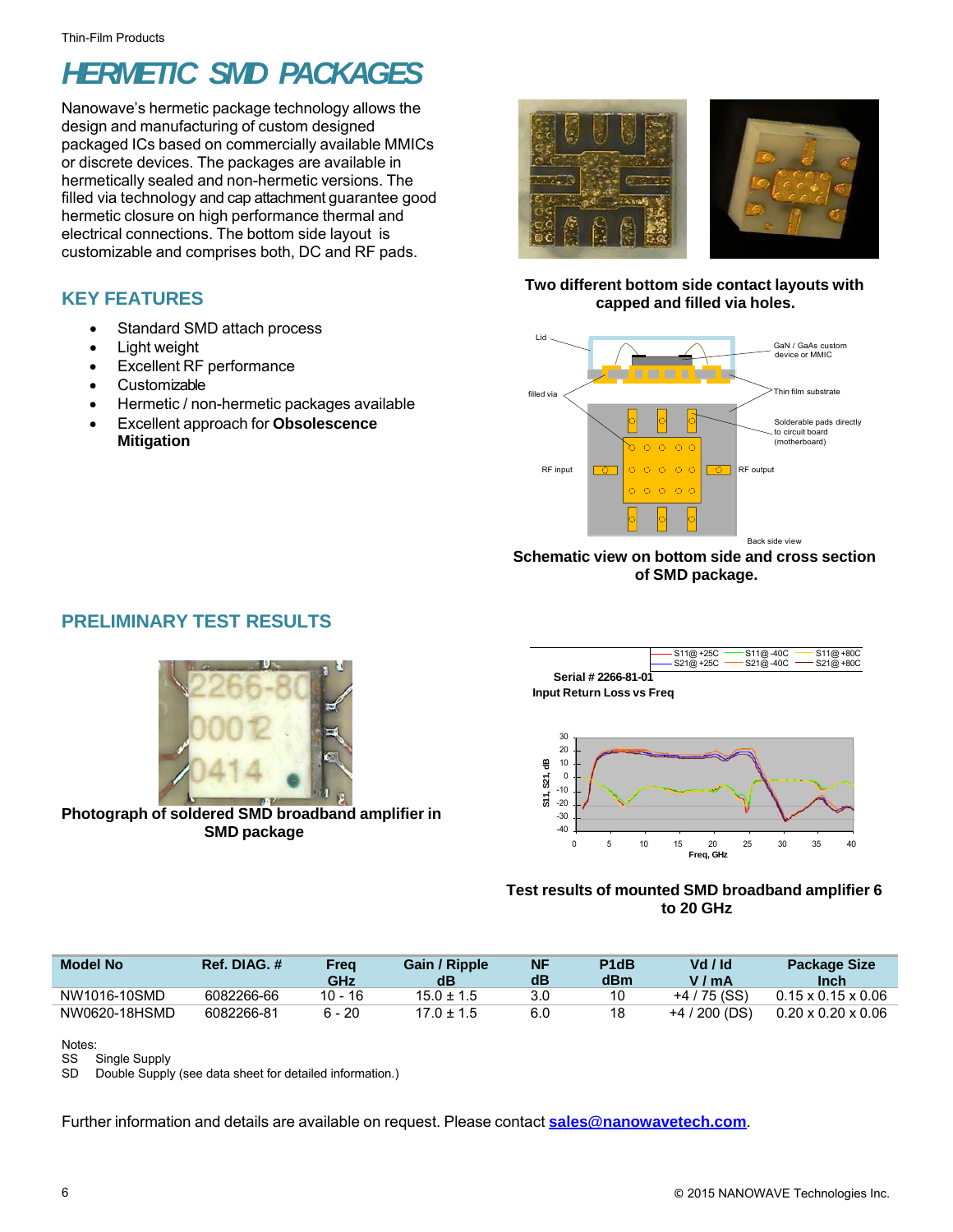### *SINGLE LAYER CERAMIC (SLC) CAPACITORS*

Nanowave Technologies Inc. utilizes its vertically integrated thin film technologies to build Passive Microwave Components. Our Single Layer Ceramic (SLC) Capacitors use proprietary highly reliable thin film metallization. These SLCs are designed for automated wire and ribbon bonding, and are suitable for epoxy, AuSn or AgSn solder attach. Configuration can be either single element or multiple capacitors on a single chip in array form. In addition to catalog devices, Nanowave builds components to customer requirements.



#### **KEY FEATURES**

- DC to 50 GHz
- Temperature Stable (+-15%)
- Design for automatic pick and place
- High bond pull strength for ribbon and wire bonds (Exceeds MIL-STD-883)
- Low profile (0.004 in.) for high frequency DC blocks.
- Solder or epoxy attachable
- Border or non-border configuration
- $\bullet$  15 pF to 560 pF

#### **APPLICATIONS**

- MMIC packaging
- High Capacitance for By-Pass
- Hybrid Microelectronics
- High Frequency DC blocks

#### **SPECIFICATION**

| <b>Parameter</b>                    | <b>Units</b>    | <b>Values</b>        |
|-------------------------------------|-----------------|----------------------|
| Capacitance                         | рF              | 15 to 560            |
| Capacitance Tolerance               | $\%$            | $+/-10$              |
| <b>Operating Temperature. Range</b> | $\rm ^{\circ}C$ | $-55$ to $+125$      |
| <b>Temperature Coefficient</b>      | $\%$            | $+/-15; +/-25$       |
| <b>Rated Voltage</b>                | V               | 50                   |
| Construction                        |                 | Single Layer Ceramic |
| Metallization                       |                 | TiW/Ni/Au; TiW/Au    |
| <b>Dimension Tolerance</b>          |                 | $+/-0.002"$ L        |
|                                     |                 | $+/-0.003"$ W        |

#### **QUALIFICATION TESTS**

| <b>Test</b>                        | <b>Military</b><br><b>Specification</b> | <b>Paragraph or Method</b> | <b>Result</b>          |
|------------------------------------|-----------------------------------------|----------------------------|------------------------|
| Bond Strength                      | MIL-STD-883                             | 2011                       | 1 mil gold wire, >9 gm |
| Die Shear Strength                 | MIL-STD-883                             | 2019                       | Exceeded               |
| <b>Thermal Shock</b>               | MIL-STD-202                             | 107                        | Passed                 |
| <b>Voltage Conditioning</b>        | MIL-C-49464                             | 4.7.2                      | Passed                 |
| Dielectric Withstanding<br>Voltage | MIL-STD-202                             | 301                        | 2.5X rated voltage     |
| <b>Insulation Resistance</b>       | MIL-STD-202                             | 302                        | $>1011$ ohm            |
| Low Voltage Humidity               | MIL-C-49464                             | 4.7.17                     | Passed                 |
| Life and Reliability               | MIL-STD-883                             | 1016                       | Passed                 |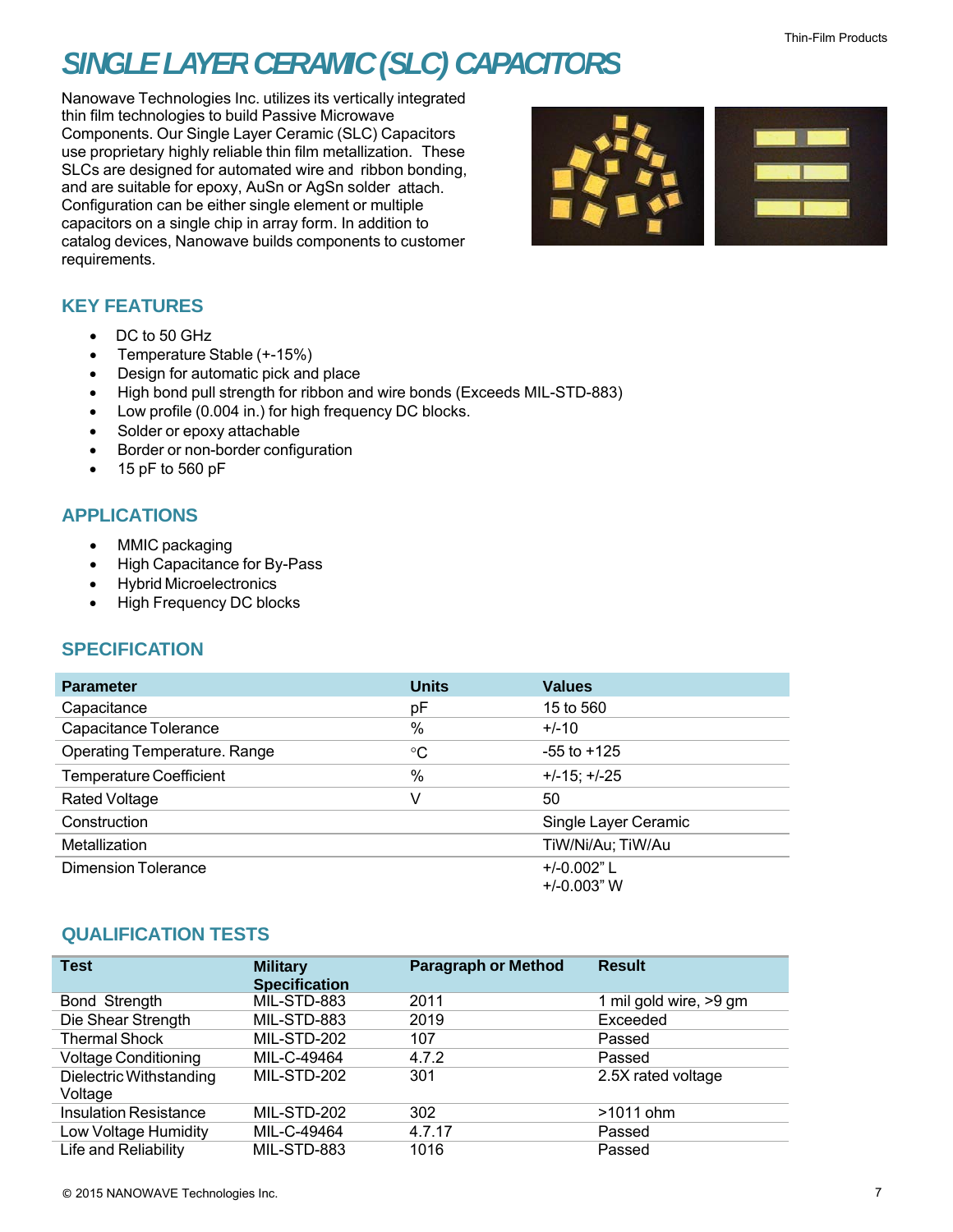#### Thin-Film Products *SINGLE LAYER CERAMIC (SLC) CAPACITORS*

#### **TEMPERATURE COEFFICIENT OF CAPACITANCE**



#### **STANDARD CAPACITOR DIMENSIONAL INFORMATION**

| Capacitance (pF)       | <b>Size Code</b>            | Thickness (mil) |
|------------------------|-----------------------------|-----------------|
|                        | $(L \times W, \text{ mil})$ |                 |
| 7.5                    | 1515                        | 6               |
| $\overline{12}$        | 1515                        | $\overline{6}$  |
| $\overline{15}$        | 1515                        | 6               |
| $\overline{18}$        | 1515                        | 6               |
| $\overline{20}$        | 1515                        | 6               |
| $\overline{22}$        | 1515                        | 6               |
| 27                     | 1515                        | 6               |
| 33                     | 1515                        | 6               |
| 39                     | 1515                        | 6               |
| 47                     | 2020                        | 6               |
| 51                     | 2020                        | 6               |
| 56                     | 2020                        | 6               |
| 68                     | 2020                        | 6               |
| $\overline{75}$        | 2020                        | $\overline{5}$  |
| 82                     | 2020                        | 5               |
| 100                    | 2020                        | 4               |
| 100                    | 2525                        | 6               |
| 120                    | 2525                        | 4               |
| 120                    | 2525                        | 5               |
| 150                    | 2525                        | 4               |
| 150                    | 3030                        | 6               |
| 180                    | 3030                        | 4               |
| 200                    | 3030                        | 4               |
| 220                    | 3030                        | 4               |
| 220                    | 4040                        | 6               |
| 270                    | 3535                        | 4               |
| 330                    | 4040                        | 4               |
| 390                    | 4040                        | 4               |
| 470                    | 5050                        | 4               |
| 560                    | 5050                        | 4               |
|                        |                             |                 |
| <b>Array Capacitor</b> |                             |                 |
| 2 x 150                | 110x20                      | 6               |
| 2 x 150                | 80x20                       | 5               |
| 3 x 120                | 110x20                      | 5               |
| 4 x 120                | 120x20                      | 4               |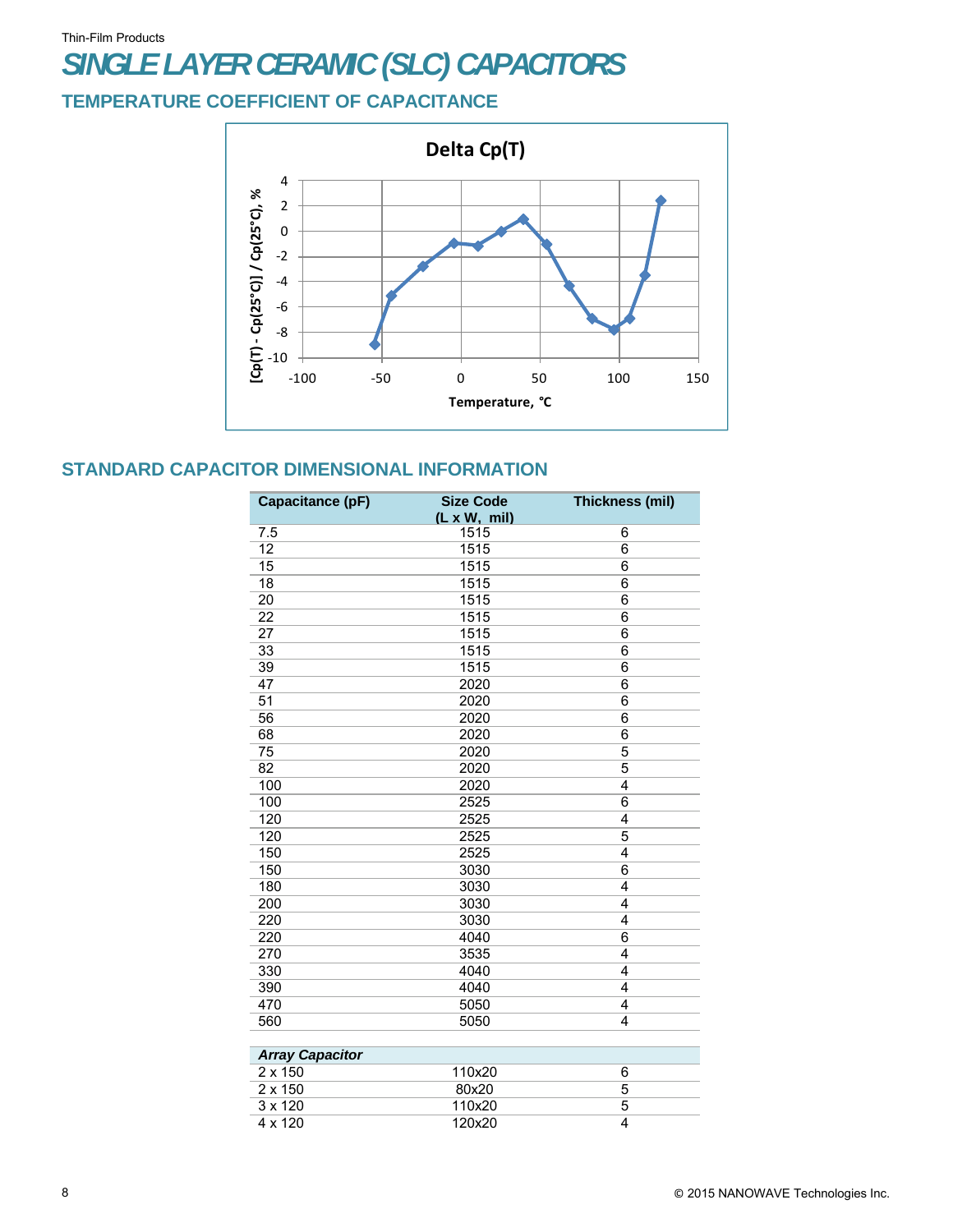### *SINGLE LAYER CERAMIC (SLC) CAPACITORS* **CAPACITOR CONSTRUCTION**





#### **HOW TO ORDER**

Example: 100pF SLC (SB1A100K04G50V20x20)

| Type                                                    | No. of<br>Elements     | <b>Dielectric</b><br>Type                      | Value per<br>Element | Tolerance               | <b>Thickness</b>                                                                                                                   | Surface<br>Metallization | Voltage | Length &<br>Width |  |
|---------------------------------------------------------|------------------------|------------------------------------------------|----------------------|-------------------------|------------------------------------------------------------------------------------------------------------------------------------|--------------------------|---------|-------------------|--|
| <b>SB</b>                                               |                        | A                                              | 100                  | ĸ                       | 04                                                                                                                                 | G                        | 50V     | 20X20             |  |
| Type:<br><b>Tolerance: Per EIA Standard</b>             |                        |                                                |                      |                         |                                                                                                                                    |                          |         |                   |  |
|                                                         | SB=Single layer Border |                                                |                      |                         | $G=+/2%$                                                                                                                           | $J = +/-5\%$             |         |                   |  |
| SN=Single layer No Border                               |                        |                                                |                      |                         | $K=+/-10\%$ M=+ $/-20\%$                                                                                                           |                          |         |                   |  |
| No. of elements:<br>$1 = \frac{1}{2}$<br>$2 = 1x2$      |                        |                                                |                      |                         | <b>Thickness:</b> Dielectric thickness in Mils. (2 number code)                                                                    |                          |         |                   |  |
| $3 = 1 \times 3$<br>$4 = 1x4$                           |                        |                                                |                      |                         | Surface metallization: Top and Bottom metallization<br>G=Ni/Au                                                                     |                          |         |                   |  |
| Dielectric type:                                        |                        |                                                |                      |                         |                                                                                                                                    |                          |         |                   |  |
| A : Temperature coefficient $+/-15\%$ (-55°C to +125°C) |                        |                                                |                      | Rated Voltage: 16V, 50V |                                                                                                                                    |                          |         |                   |  |
| B: Temperature coefficient +/-25% (-55°C to +125°C)     |                        |                                                |                      | Length & Width:         |                                                                                                                                    |                          |         |                   |  |
|                                                         | Value per Element:     | Capacitance per element in pF (3 number code). |                      |                         | External length dimension in Mils. $(1st 2-3$ numbers in code)<br>External width dimension in Mils. $(2^{nd} 2-3$ numbers in code) |                          |         |                   |  |
|                                                         |                        |                                                |                      |                         |                                                                                                                                    |                          |         |                   |  |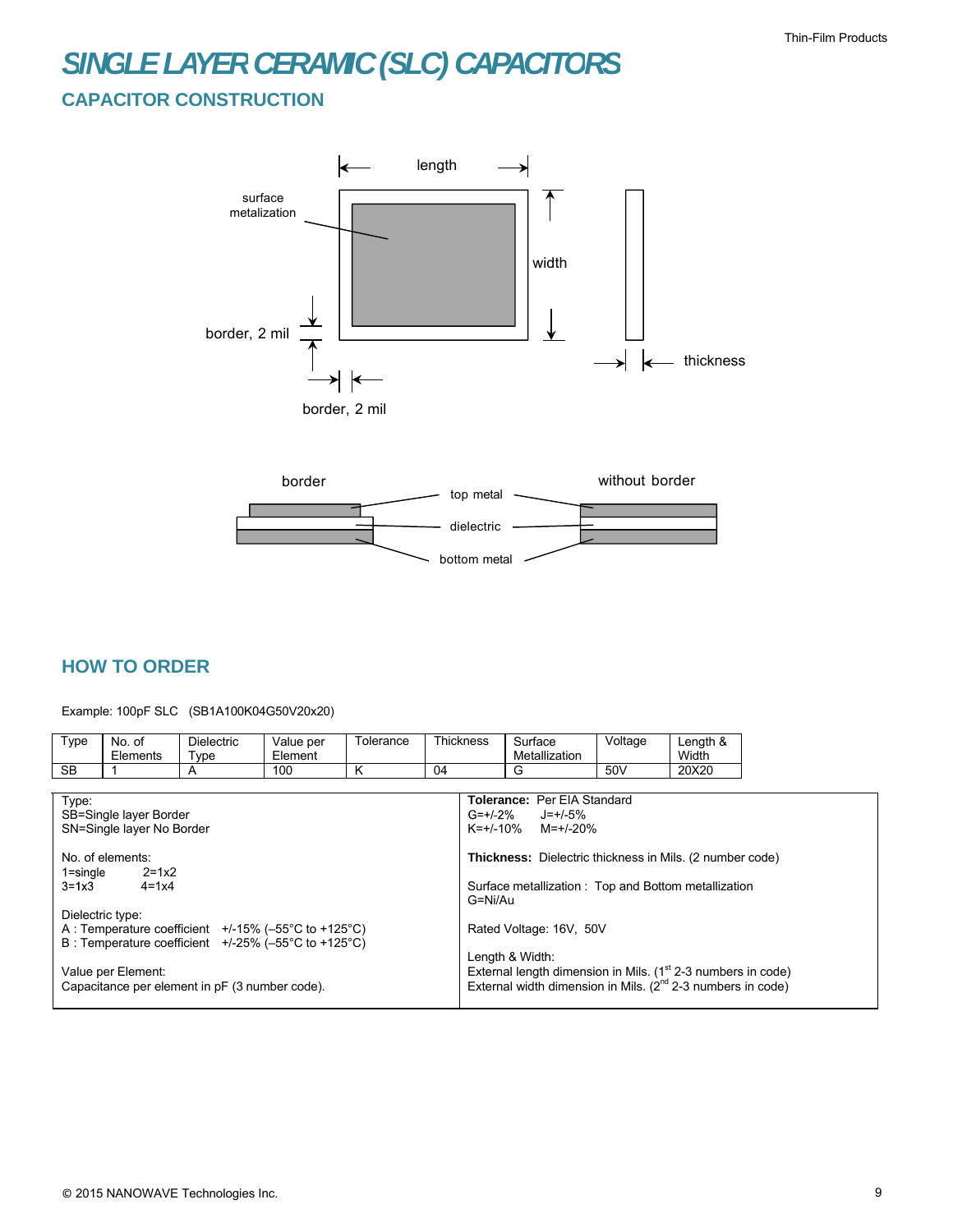### Thin-Film Products *HIGH VALUE CHIP CAPACITORS*

The chip capacitors offer excellent electrical (breakdown) and temperature stability, high reliability and a very large range of operating temperature. The main application for these capacitors can be found in high reliability RF circuits.

#### **KEY FEATURES**

- High-dielectric constant material
- Low loss
- High reliability
- Wire bondable
- Solder or epoxy attach
- In compliance with MIL-STD-883 and MIL-C-49464A





**Temperature characteristics**

#### **ELECTRICAL SPECIFICATIONS**

| <b>Parameter</b>                   | <b>Units</b> | <b>Values</b>                |
|------------------------------------|--------------|------------------------------|
| Capacitance Range                  | nF           | $0.150 - 10.0$               |
| Temperature Coefficient AC/C       | $\%$         | $\pm 15^{1}$                 |
| Rated Voltage                      | ٧            | 25                           |
| Breakdown Voltage                  | ٧            | >60                          |
| Insulation Resistance              | Gohm         | 10.0                         |
| Dielectric loss                    |              | 0.0025 @ 1 kHz and 1 MHz     |
| Equivalent series resistance       | mohm         | 100 @ 1 GHz                  |
| <b>Operating Temperature Range</b> | $^{\circ}$ C | $-55 - +125$                 |
| Size                               | inch         | min:<br>$0.012 \times 0.012$ |
|                                    |              | $0.086 \times 0.086$<br>max: |
| <b>Thickness</b>                   | inch         | 0.005                        |

Full Data Sheet available on request.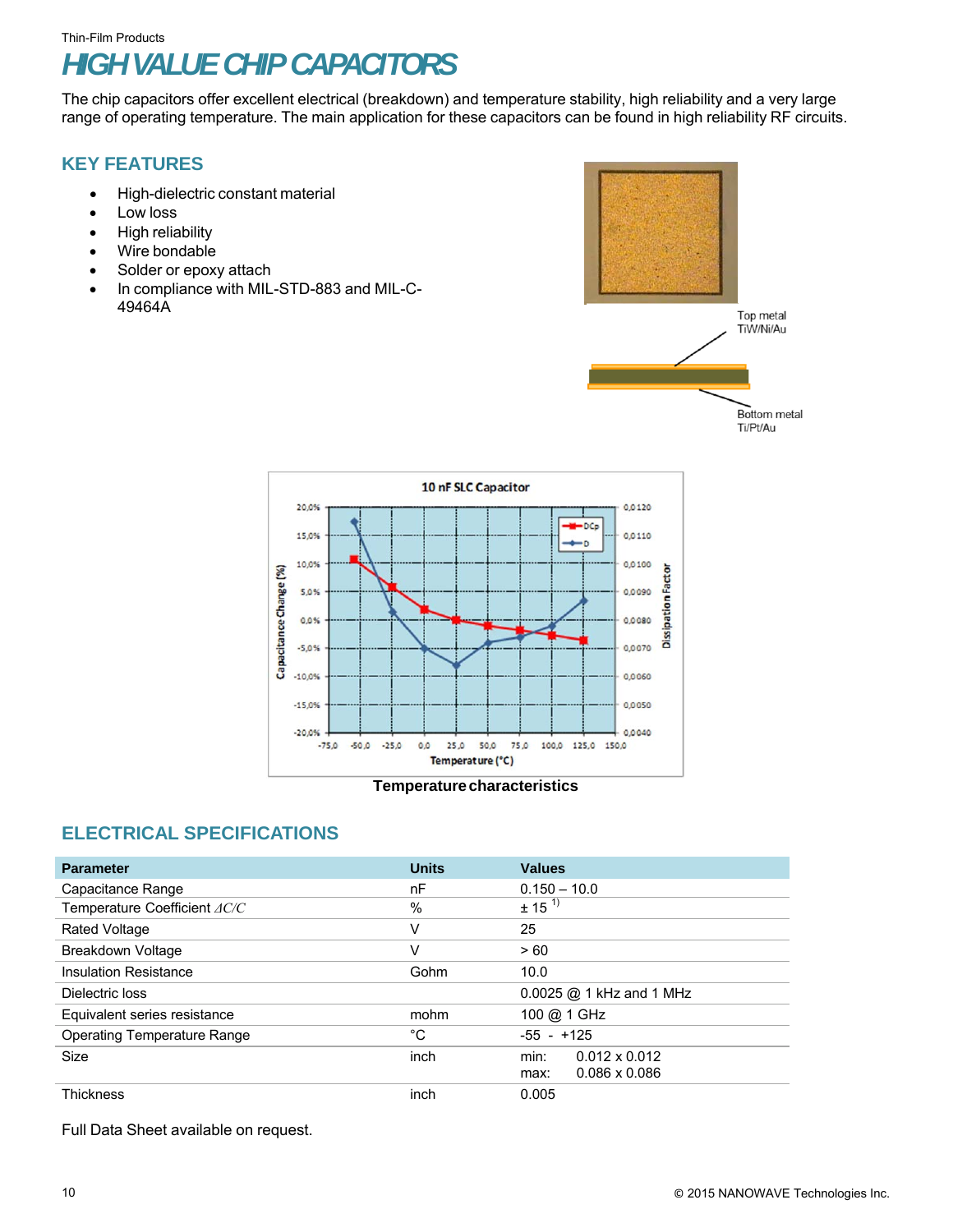## *MICROWAVE CHIP RESISTOR*

### **KEY FEATURES**

- High precision
- DC to 40 GHz
- Good wire and ribbon bondability
- Low TCR
- 2.5 ohm to 240Kohm

Microwave chip resistors are specially designed thin film resistors for use in high frequency RF matching and FET biasing. They are fabricated based on reactive sputtered Tantalum Nitride (TaN) thin film. Because of its self-passivating nature at elevated temperatures, Tantalum Nitride thin film resistors offer improved stability and improved performance at microwave frequencies. The technology is highly reliable, suitable for any commercial, military, and space application. Small size, tight tolerance control of the resistive layer and uniform deposition of the gold layers up to 200 micro-inches offer excellent wire bondability and exceptional microwave performance. The substrate materials are alumina, quartz, silicon, and aluminum nitride for high power applications.

#### **APPLICATIONS**

- **Microwave hybrid microelectronics**
- **•** Drain and feedback resistors for high frequency RF matching
- D.C. biasing for microwave transistors.

#### **SPECIFICATIONS**

#### *Electrical*

| <b>Parameter</b>           |                   | Value       | <b>Conditions</b>                     |
|----------------------------|-------------------|-------------|---------------------------------------|
| Power rating               | mW                | 250 typical | MIL-R-55342A                          |
| Operating voltage          |                   | $100$ max   | @ 25°C                                |
| Short time overload        | $\Delta$ R/R %    | $+ -0.25$   | 5x rated power, 5 sec, 25°C           |
| <b>Noise</b>               | dB                | -30         | MIL-STD-202 Method 308                |
| Temp Cycling               | $\triangle$ R/R % | $+ -0.25$   | MIL-STD-202 Method 107F               |
| <b>Moisture Resistance</b> | $\triangle$ R/R % | $+ -0.25$   | MIL-STD-202 Method 106                |
| Stability                  | $\Delta$ R/R %    | $+ -0.25$   | 1000 hrs, rated power, 125°C          |
| <b>Temp Coefficient</b>    | ppm/°C            | $-100$      | -55 $^{\circ}$ C to +125 $^{\circ}$ C |

#### *Mechanical*

| <b>Substrate</b>       | <b>Alumina</b>               | <b>AIN</b>                   | <b>Silicon</b>               | Quartz                       |
|------------------------|------------------------------|------------------------------|------------------------------|------------------------------|
|                        | 0.005" 0.010", 0.015"        | $0.010$ ", $0.015$ "         | 0.010"                       | 0.005"                       |
| <b>Isolation layer</b> | N/A                          | N/A                          | SiO2, 10,000A                | N/A                          |
| Backing                | TiW/Ni/Au                    | TiW/Ni/Au                    | Au, 3000A min.               | TiW/Ni/Au                    |
| Resistive film         | TaN                          | TaN                          | TaN                          | TaN                          |
| Bond Pad               | Au, 2.5 micron min.          | Au, 2.5 micron min.          | Au. 2.5 micron min.          | Au, 2.5 micron min.          |
| Bond Pad size          | $0.004" \times 0.0025"$ min. | $0.004" \times 0.0025"$ min. | $0.004" \times 0.0025"$ min. | $0.004" \times 0.0025"$ min. |

#### **OUTLINE DRAWINGS**







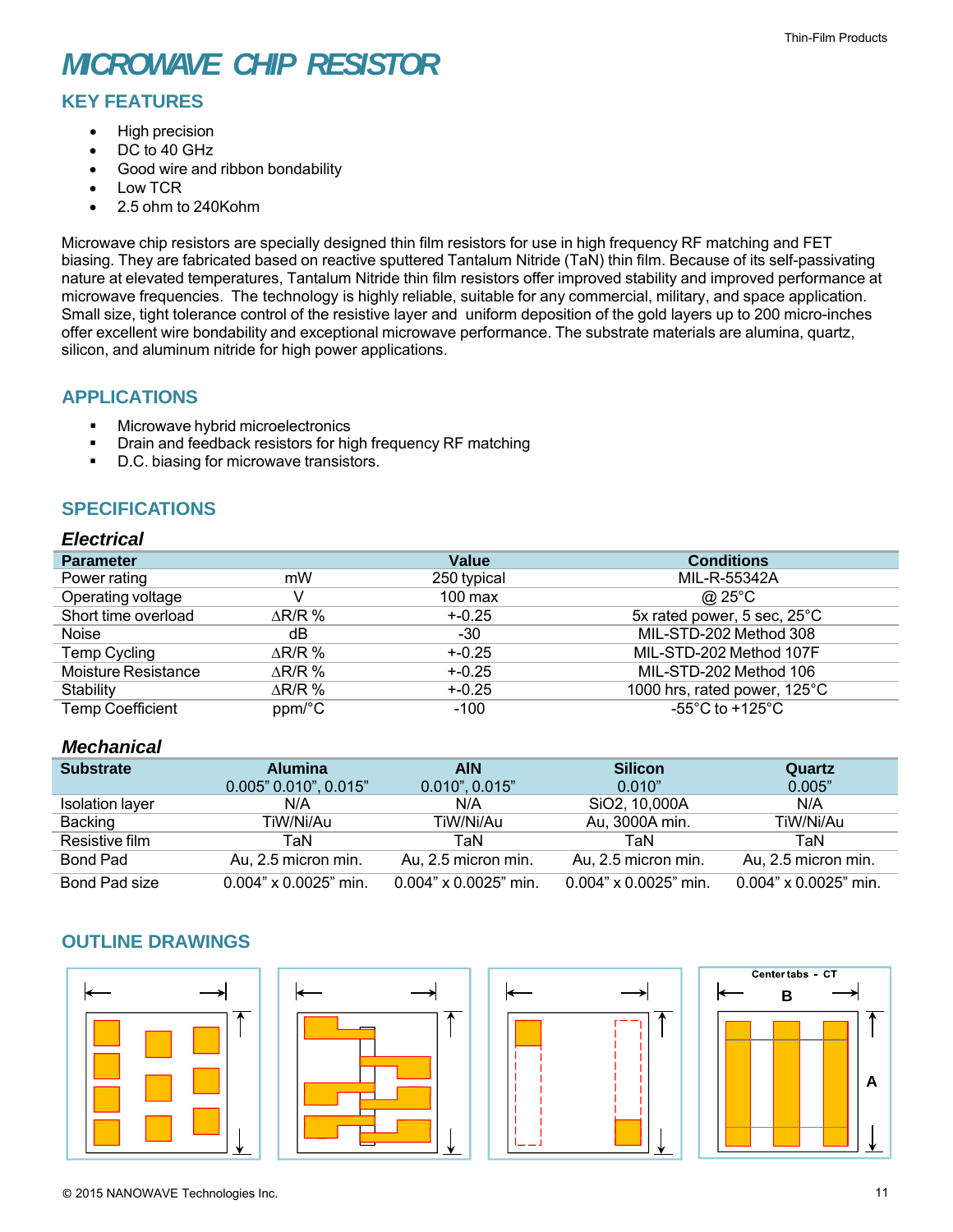#### Thin-Film Products

### *MICROWAVE CHIP RESISTOR*

| <b>Size</b>                   | <b>Chip Style</b> | Value (ohm)                  | <b>Substrate material</b> | Substrate thickness, in. |  |  |  |  |
|-------------------------------|-------------------|------------------------------|---------------------------|--------------------------|--|--|--|--|
| <b>Microwave Resistors-MR</b> |                   |                              |                           |                          |  |  |  |  |
| 0201                          | <b>MS</b>         | 400 (50,50,50,50,200)<br>A/Q |                           | 0.005, 0.010             |  |  |  |  |
| 0201                          | <b>MS</b>         | 280 (20,20,20,20,200)        | A/Q                       | 0.005, 0.010             |  |  |  |  |
| 0201                          | <b>MS</b>         | 60 (10,10,10,10,20)          | A/Q                       | 0.005, 0.010             |  |  |  |  |
| 0201                          | <b>MS</b>         | 50 (5,5,10,10,20)            | A/Q                       | 0.005, 0.010             |  |  |  |  |
| 0101                          | TΤ                | 10                           | A/Q                       | 0.005, 0.010             |  |  |  |  |
| 0101                          | TΤ                | 20                           | A/Q                       | 0.005, 0.010             |  |  |  |  |
| 0101                          | TΤ                | 30                           | A/Q                       | 0.005, 0.010             |  |  |  |  |
| 0101                          | <b>TT</b>         | 40                           | A/Q                       | 0.005, 0.010             |  |  |  |  |
| 0101                          | TΤ                | 50                           | A/Q                       | 0.005, 0.010             |  |  |  |  |
| 0201                          | <b>MS</b>         | 85 (5,10,20,50)              | A/Q                       | 0.005, 0.010             |  |  |  |  |
| 0201                          | <b>TT</b>         | 2                            | A                         | 0.005, 0.010             |  |  |  |  |
| 0201                          | <b>TT</b>         | 3                            | A                         | 0.005, 0.010             |  |  |  |  |
| 0201                          | <b>MS</b>         | 62.5 (12.5, 12.5, 12.5, 25)  | A/Q                       | 0.005, 0.010             |  |  |  |  |
| 0204                          | MS                | 240 (10,10,20,50,50,100)     | A                         | 0.010                    |  |  |  |  |
| <b>DC resistors - CR</b>      |                   |                              |                           |                          |  |  |  |  |
| 0104                          | <b>TT</b>         | 1.5k                         | A                         | 0.010                    |  |  |  |  |
| 0303                          | МT                | 2.4k                         | S                         | 0.010                    |  |  |  |  |
| 0303                          | MT                | 24k                          | S                         | 0.010                    |  |  |  |  |
| Custom                        | Custom            | 2 to 240k                    | Custom                    | 0.010                    |  |  |  |  |

#### **CUSTOM GENERIC PART NUMBER DESIGNATION**



| <b>Type</b>      | MR.  | $-$                      | Microwave resistor      | <b>Ohmic Value - 4-digit</b>                                                                  |                                  |             |  |  |
|------------------|------|--------------------------|-------------------------|-----------------------------------------------------------------------------------------------|----------------------------------|-------------|--|--|
|                  | CR   | $\overline{\phantom{0}}$ | DC biasing resistor     | 1st 3 digits are significant with R as decimal point<br>between $2^{nd}$ and $3^{rd}$ digits. |                                  |             |  |  |
| <b>Style</b>     | TT   | $\overline{\phantom{0}}$ | Two terminals           | 4 <sup>th</sup> digit represents number of zeros to follow.                                   |                                  |             |  |  |
|                  | СT   | $\sim$                   | Center tab              | E.g. 1000 ohm (1001).                                                                         |                                  |             |  |  |
|                  | МT   | $-$                      | Multi-tabs              |                                                                                               |                                  |             |  |  |
|                  | МS   | $\overline{\phantom{0}}$ | Multi-tabs side by side | <b>Tolerance</b>                                                                              | $\qquad \qquad -$<br>$K = 10 \%$ | $M = 20 \%$ |  |  |
| <b>Size</b>      | AABB | $\equiv$                 | 0201=0.020in.x0.010in.  |                                                                                               | $J = 5 \%$                       |             |  |  |
| <b>Substrate</b> | - S  | $\qquad \qquad$          | Silicon                 |                                                                                               |                                  |             |  |  |
|                  | A    |                          | Alumina                 | Example                                                                                       |                                  |             |  |  |
|                  | N    |                          | Aluminum nitride        | MR-MS-0201-Q-50R0-K-G-G                                                                       |                                  |             |  |  |
|                  | Q    |                          | Quartz                  | 50 ohm multi side tabs microwave resistor                                                     |                                  |             |  |  |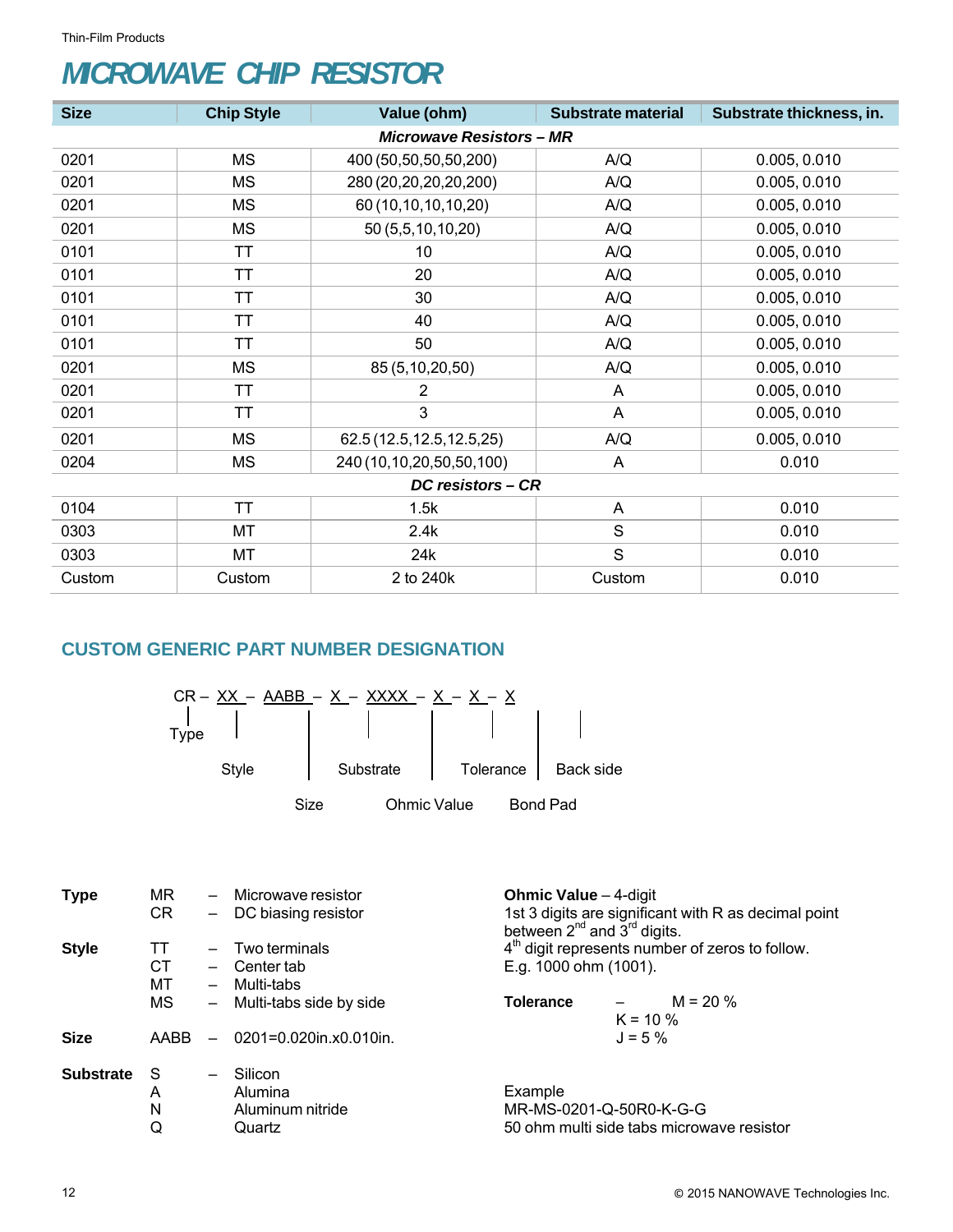### *BROADBAND MEDIUM POWER THIN FILM ATTENUATOR*

#### **OVERVIEW**

NANOWAVE provides a family of thin film attenuators for broadband and medium power applications up to 8 watts CW power. The Thin Film attenuators offer superior characteristics at frequencies up to 20GHz. These pads are constructed using AlN substrate material for high power handling. They are available in flange mount, surface mount, flip chip, and connectorized configurations.



#### **KEY FEATURES**

- DC to 20GHz
- Low VSWR
- Temperature stable < -100ppm/°C
- High bond pull strength for ribbon and wire bonds (exceeds MIL-STD-883)
- Surface Mountable
- Flange Mountable using Copper or Copper Tungsten Flange with gold plated copper leads.
- High power handling capability.
- Standard values available from 1 to 20 dB

#### **SPECIFICATION**

| <b>Attenuation (dB)</b> | <b>Return Loss (dB)</b><br><b>DC - 12 GHz</b> | <b>Return Loss (dB)</b><br>12 - 18 GHz | Tolerance (dB) |
|-------------------------|-----------------------------------------------|----------------------------------------|----------------|
|                         | $< -15$                                       | $< -10$                                | $+/-0.1$       |
| 3                       | $< -15$                                       | $< -10$                                | $+/-0.25$      |
| 6                       | $< -15$                                       | $< -10$                                | $+/-0.25$      |
| 10                      | $< -15$                                       | $< -10$                                | $+/-0.25$      |
| 15                      | $< -15$                                       | $< -10$                                | $+/-0.25$      |
| 20                      | $< -15$                                       | $< -10$                                | $+/-0.25$      |









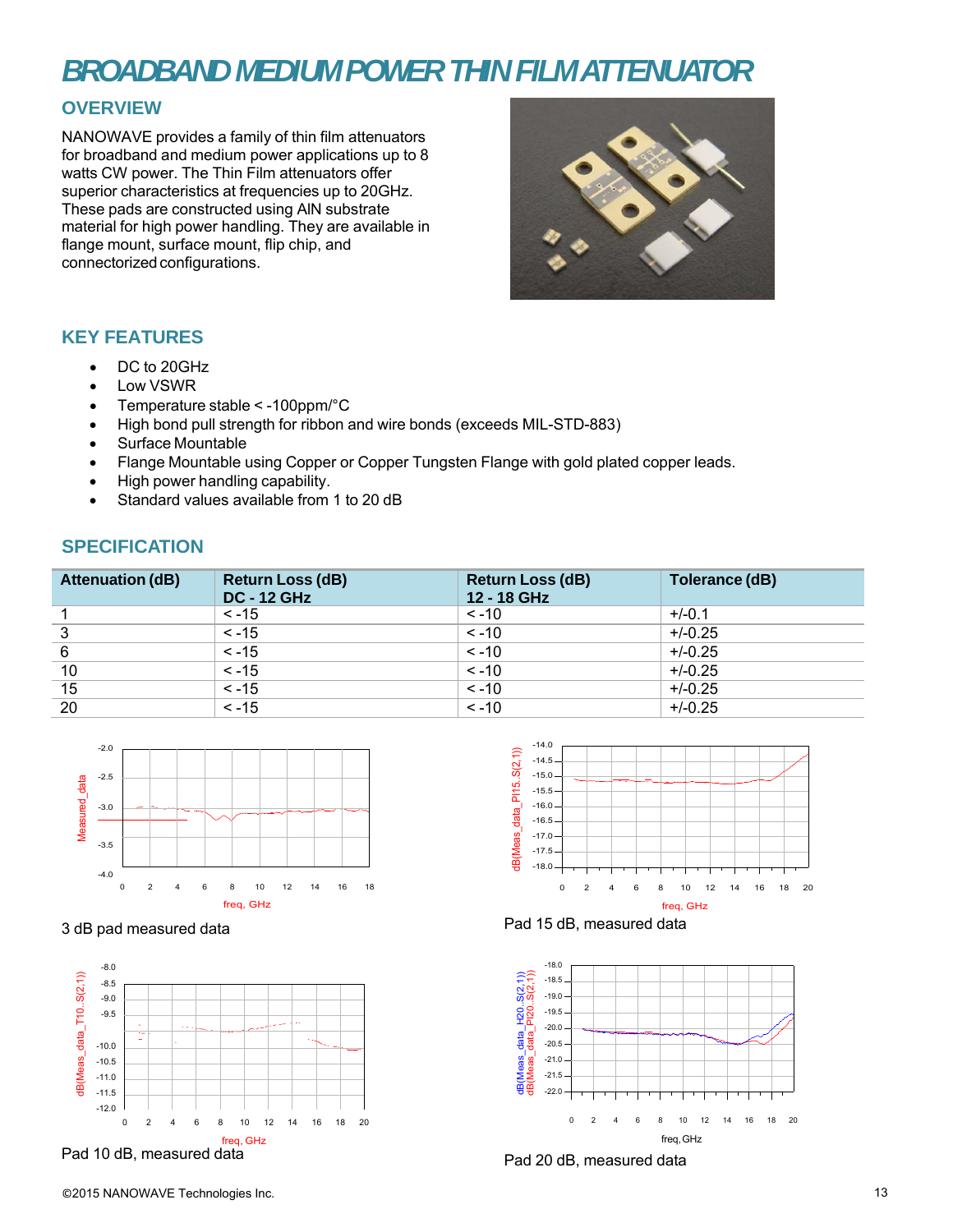#### Thin-Film Products *BROADBAND MEDIUM POWER THIN FILM ATTENUATOR*

Chip sizes for flip chip surface mount and hybrid assemblies are 1.4 mm x 1.4 mm (0.055 in. x 0.055 in.) for 1 W rated pads and 4.7mm x 3.0mm (.185 in. x .12 in.) for 5 W rated power. Flange mounted pads can handle 8 W minimum power.

#### **Flange mount attenuators, DC-20GHz, 1-20dB**





#### **Chip attenuators, DC - 20GHz, 1 - 20dB**



Through vias or edge wrap-around castellation Metalization ground plane

|                         | Dimension in mm (in.) |             |            |            |            |      | Package style |  |
|-------------------------|-----------------------|-------------|------------|------------|------------|------|---------------|--|
| <b>Attenuation (dB)</b> |                       | в           |            | D          |            | code |               |  |
| $1 - 10$                | 1.4(0.055)            | 1.4 (0.055) | 0.38(.015) | 0.25(.010) | 0.38(.015) | 01   | Chip          |  |
| $12 - 20$               | 2.7(0.105)            | 1.9(0.075)  | 0.38(.015) | 0.25(.010) | 0.38(.015) | 02   | Chip          |  |
| $1 - 20$                | 4.7(0.185)            | 3.0(0.120)  |            |            |            | 03   | Leaded        |  |
| $1 - 20$                | 4.7(0.185)            | 10.5 (.415) |            |            |            | 04   | Flanged       |  |
| $1 - 20$                |                       |             |            |            |            | 05   | Connectorized |  |

#### **HOW TO ORDER**

Attenuators : **AT AT-DB-XX-YY** 

**XX** – Package style :

- FL Flange mount leaded
- LL Leaded only
- WB Wire bondable chips
- SF Surface mount, flip chip
- SG Surface mount on ground plane
- CN Connectorized

**DB** – attenuation in dB **YY** – Size code

**Example**: AT-03-SF-01 3dB pad, surface mount flip chip, .055" x .055"

Note: The specifications are subject to changes without notice.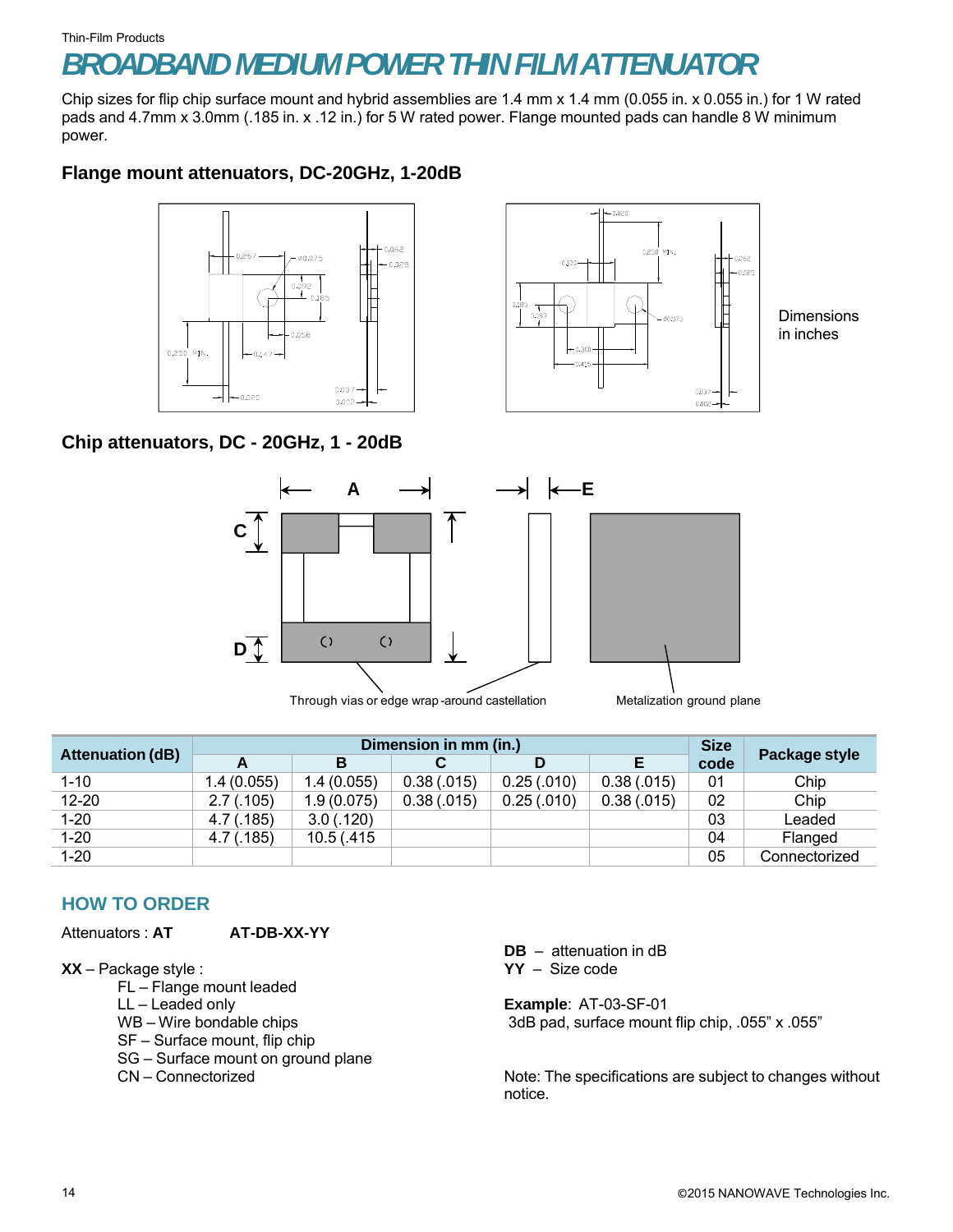### *THIN FILM FILTERS*

NANOWAVE offers a variety of custom designed Thin-Film filter structures on Alumina, Aluminum Nitride, or highdielectric constant material. The filters are manufactured according to MIL standards for an operating temperature range of -55°C to +85°C (or up to +125°C on request). All filter parameters are customizable.

Please ask for further details and information.



 **Planar 6-Pole Filter** 40 dB rejection @ 9 kHz to 8.0 GHz and 10.5 to 16 GHz Deviation from linear phase ±3.0 deg



**5-Pole SIW Filter**





#### **SPECIFICATION OF SAMPLE FILTERS**

| <b>Filter Type</b>     | <b>Frequency</b><br><b>GHz</b> | <b>Insertion</b><br>Loss<br>dB | <b>Ripple</b><br>dB | <b>Return Loss</b><br>dB | <b>Substrate</b><br><b>Material</b> | <b>Size</b><br>Inch |
|------------------------|--------------------------------|--------------------------------|---------------------|--------------------------|-------------------------------------|---------------------|
| Planar 6-Pole          | $9.1 - 9.4$                    | < 3.0                          | ±0.5                | $< -15.0$                | Al <sub>2</sub> O <sub>3</sub>      |                     |
| In-Line n-Way Combiner |                                | $0.75^{2}$                     |                     |                          | $Al_2O_3$                           |                     |
| 5-Pole SIW             | $9.45 - 9.65$                  | $< 3.0-1$                      |                     |                          | Low-loss $Al_2O_3$                  |                     |
| 5-Pole HAIRPIN         | $9.4 - 9.7$                    | < 1.0                          |                     |                          | High-K                              | $0.15 \times 0.3$   |

Notes:

1) @ 9.5 GHz<br>2) 3-way back-

2) 3-way back-to-back measured insertion loss